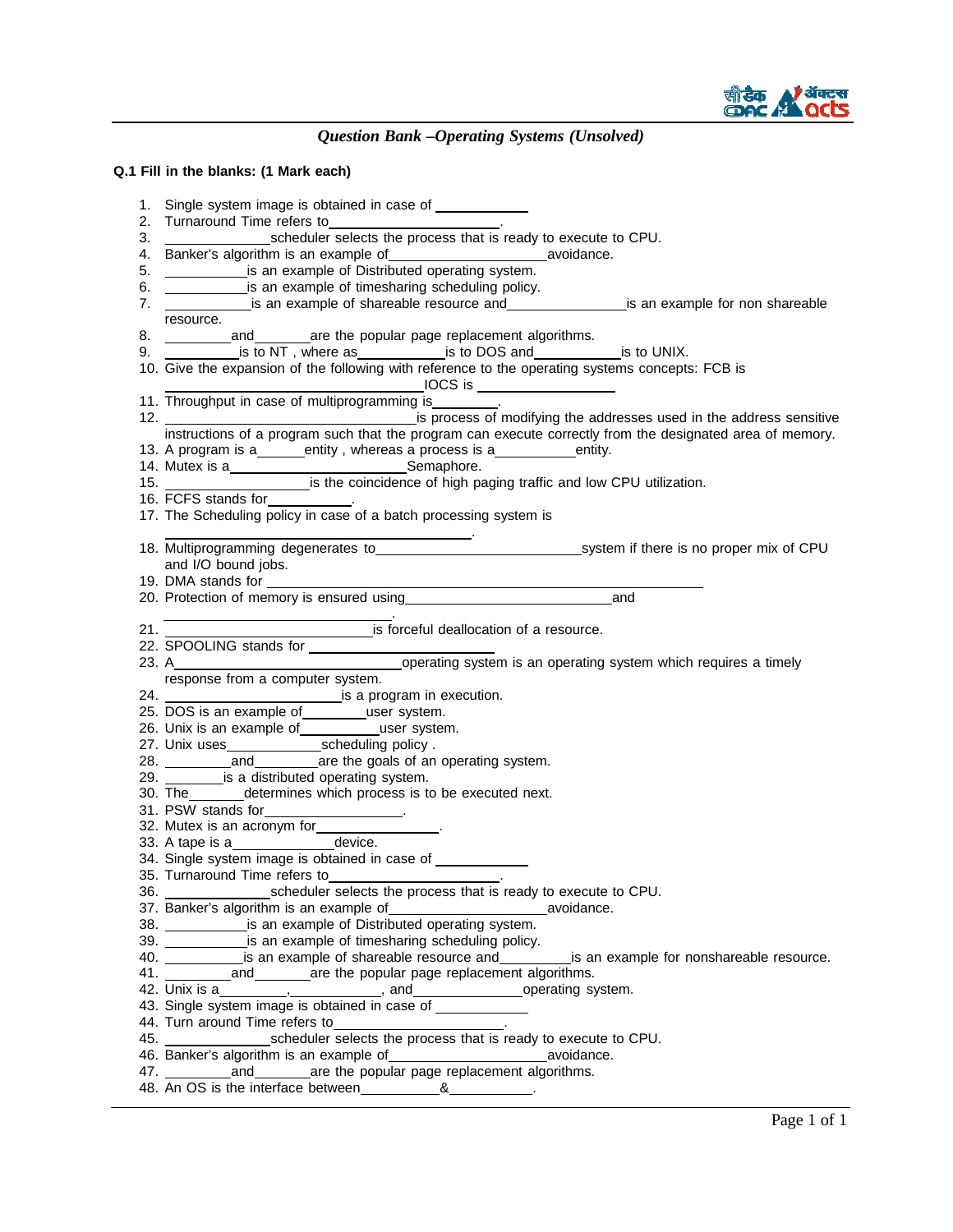

*ACTS National Resource Center, Pune*

# *Question Bank –Operating Systems (Unsolved)*

|    | 49. A file is anything held on storage.                                                                                                                                                                                            |
|----|------------------------------------------------------------------------------------------------------------------------------------------------------------------------------------------------------------------------------------|
|    | 50. Compaction is done when you have_______________fragmentation.<br>51. __________ is when more time is spent in paging than in actually running programs.                                                                        |
|    | 52. A thread is a__________________process.                                                                                                                                                                                        |
|    | 53. The process of loading the OS into main memory is done by the __________.                                                                                                                                                      |
|    | 54. The motivations behind networks are<br>The motivations behind networks are<br>The motivations of the state of the state of the state of the state of the state of the state of the state of the state of the state of the stat |
|    |                                                                                                                                                                                                                                    |
|    | 56. SPOOLING stands for ________<br>57. ___________ is the coincidence of high paging traffic and low CPU utilization.                                                                                                             |
|    | 58. _____________ is a path under execution.                                                                                                                                                                                       |
|    | 59. The OS maintains information about each process in a record called_________.                                                                                                                                                   |
|    | 60. __________ is a relation between number of page faults and number of page frames allocated to a process.                                                                                                                       |
|    | 61. ___________ is the implementation method in case of MS-DOS for non-contiguous allocation.                                                                                                                                      |
|    | 62. is a mechanism whereby the output of one process is directed into input of another process.<br>63. The time elapsed for position of Read/Write head under the desired sector is called_________.                               |
|    |                                                                                                                                                                                                                                    |
|    | 65. The CPU utilization is low when the system is ___________.                                                                                                                                                                     |
|    | 66. A space allocated in units of fixed size is called__________.                                                                                                                                                                  |
|    | 67. A modified page is also called as _________ page.                                                                                                                                                                              |
|    |                                                                                                                                                                                                                                    |
|    | resource.                                                                                                                                                                                                                          |
|    | 70. Unix is an example of user system.                                                                                                                                                                                             |
|    | 71. The ________ determines which process is to be executed next.                                                                                                                                                                  |
|    | 72. FAT stands for _________.                                                                                                                                                                                                      |
|    |                                                                                                                                                                                                                                    |
|    | Q.2 What do the following Abbreviations stand for? (1 mark each)<br>1. LWP                                                                                                                                                         |
|    | 2. HRQ                                                                                                                                                                                                                             |
|    | 3. DMA                                                                                                                                                                                                                             |
|    | 4. PCB                                                                                                                                                                                                                             |
|    | 5. FAT                                                                                                                                                                                                                             |
|    | Q.3 Multiple Answer Type Questions: (1 marks each)                                                                                                                                                                                 |
|    | 1. Which of the following is a non-preemptive O.S.?                                                                                                                                                                                |
|    | a) UNIX                                                                                                                                                                                                                            |
|    | b) Windows 95                                                                                                                                                                                                                      |
|    | c) Windows NT                                                                                                                                                                                                                      |
|    | d) None                                                                                                                                                                                                                            |
|    | 2. The CPU utilization is low when the system is                                                                                                                                                                                   |
|    | a) Timesharing<br>b) Thrashing                                                                                                                                                                                                     |
|    | c) Multiprocessing                                                                                                                                                                                                                 |
|    | d) None of the above.                                                                                                                                                                                                              |
| 3. | The following iss not a form of IPC                                                                                                                                                                                                |
|    | a. Semaphore                                                                                                                                                                                                                       |
|    | b. Pipe                                                                                                                                                                                                                            |
|    | c. Shared memory<br>d. Buffering                                                                                                                                                                                                   |
| 4. | The fol. is a part of FAT                                                                                                                                                                                                          |
|    | a. Sector info                                                                                                                                                                                                                     |
|    | b. Disk type                                                                                                                                                                                                                       |
|    | c. Modified info                                                                                                                                                                                                                   |
|    | d. Date info                                                                                                                                                                                                                       |
|    |                                                                                                                                                                                                                                    |
|    |                                                                                                                                                                                                                                    |
|    |                                                                                                                                                                                                                                    |
|    | Page 2 of 2                                                                                                                                                                                                                        |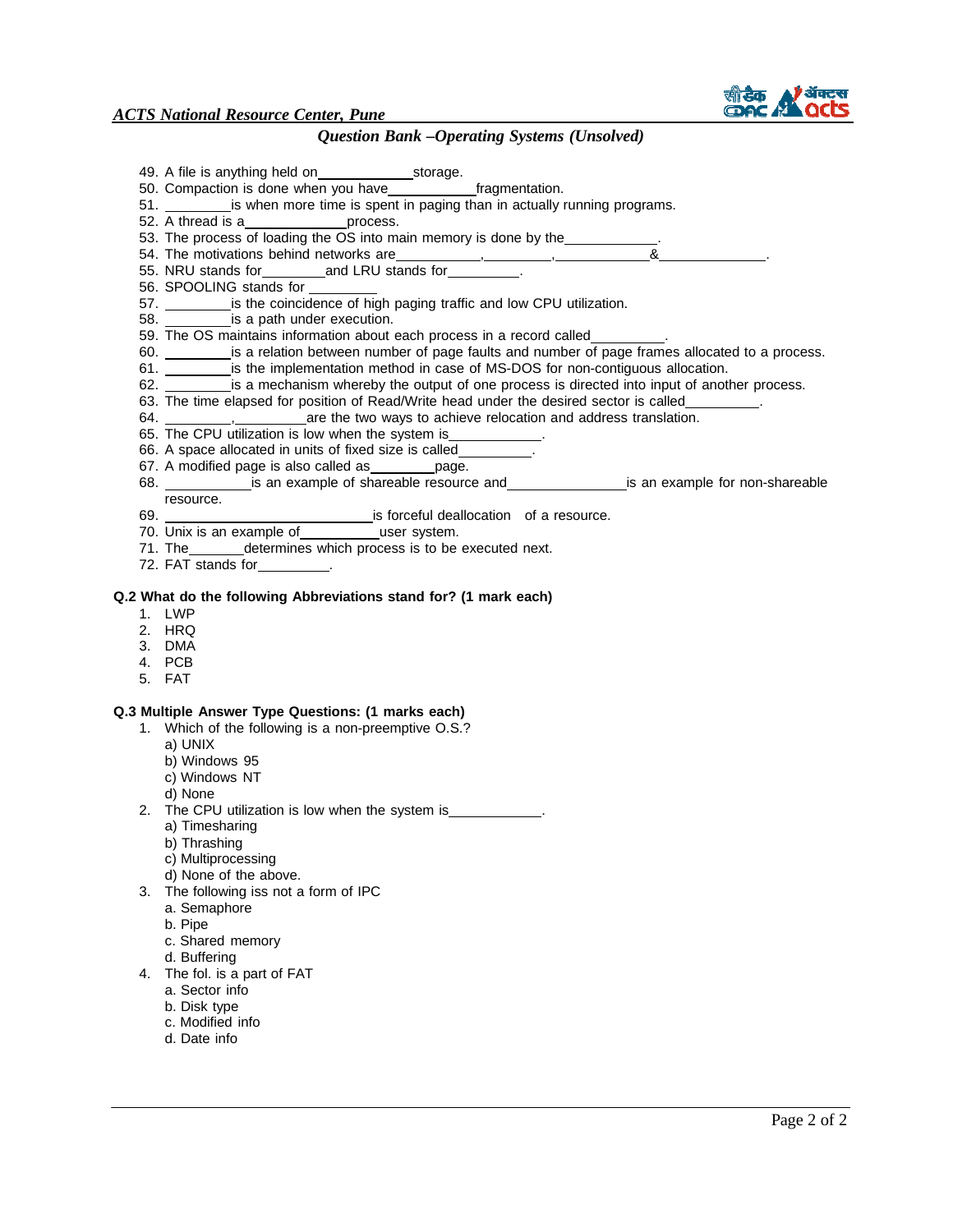

- 5. Device files in UNIX are
	- a. Device drivers
	- b. Special files
	- c. Pipes
	- d. Unstructured files
- 6. The time of admission of a job to ready queue to completion is :
	- a. Turnaround time
	- b. Burst time
	- c. Response time
- 7. The fol. Signal is sent by the DMA controller :
	- a. HREQ
	- b. HLDA
	- c. DRQ
- 8. The main purpose(s) of an Operating System is/are:
	- a. convenience for the user
	- b. efficient operation of the computer system
	- c. optimal use of computing resources
	- d. All of the above
- 9. The signal the keyboard sends to the computer is a special kind of message called .
	- a. keyboard request
	- b. keyboard controller
	- c. interrupt controller
	- d. interrupt request
- 10. The available routing schemes are :
	- a. fixed routing
	- b. virtual routing
	- c. dynamic routing
- 11. The interval from the time of submission of a process to the time of completion is a. Turnaround time
	- b. Waiting time
	- c. Response time
- 12. The I/O subsystem consist of:
	- a. A memory management component including buffering, caching, and spooling
	- b. A general device-driver interface
	- c. Drivers for specific hardware devices
	- d. All of the above
- 13. Which of the following CPU scheduling algorithms will prevent starvation problem?
	- a. Shortest-job-first
	- b. Priority-scheduling
	- c. Priority-scheduling with aging mechanism
	- d. None of the above
- 14. Which of the following statements is true for a deadlock state
	- e. The system cannot run any process
	- f. The system can run processes barring those involved in the deadlock
	- g. A running process cannot request any new resource
	- h. All processes in the ready queue enter the wait queue
- 15. The problem of thrashing may be reduced by
	- a. Using prepaging mechanism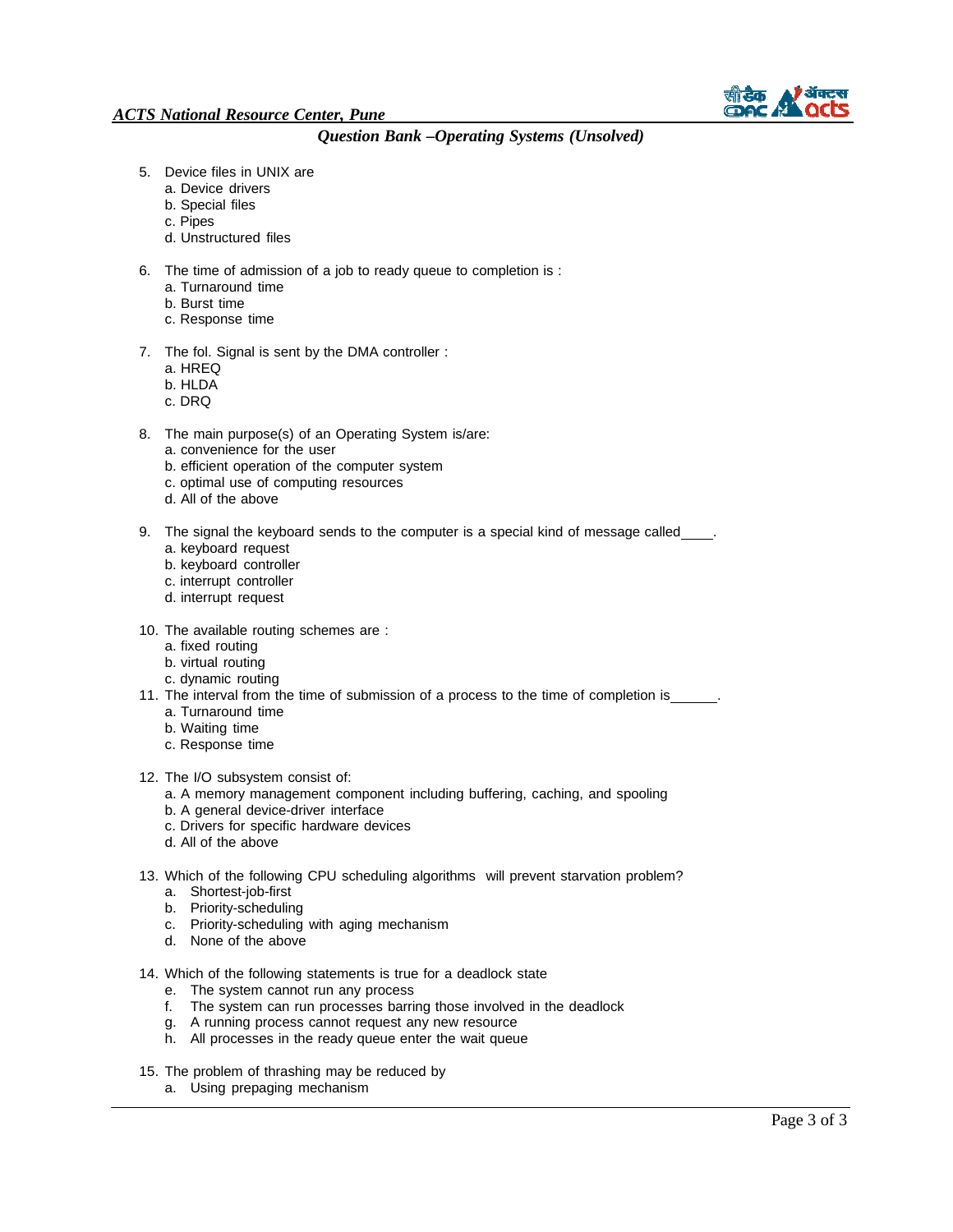

- b. Writing well structured programs
- c. Both 1 and 2
- d. Neither 1 nor 2
- 16. Which of the following statements is not true?
	- a. A directory is a special type of file
	- b. A directory is used to store file attributes
	- c. A directory is used to store file data
	- d. A directory is used to store file access information
- 17. Biometric devices are used for user authentication in
	- a. Proof by knowlege method
	- b. Challenge response method
	- c. Proof by possession method
	- d. Proof by property method
- 18. A file system uses the contiguous space allocation mechanism for disk space allocation. For better utilization of disk space, this file system must use
	- a. A garbage collection mechanism
	- b. A disk compaction mechanism
	- c. A linked-block allocation mechanism
	- d. An indexed-block allocation mechanism
- 19. Which of the following statements is true?
	- a. A computer virus is a complete program that makes active attacks
	- b. A computer virus is a program segment that makes passive attacks
	- c. A logic bomb is a program segment that makes passive attacks
	- d. A logic bomb is a program that makes active attacks
- 20. The purpose of virtual memory system is to
	- a. Allow multiprocessing
	- b. Allow multiprogramming
	- c. Allow batch processing
	- d. Allow execution of a program that requires larger memory than the size of the physical main memory
- 21. The context of a process is the union of it's
	- a. region tables, u area, system level context
	- b. register context, pregion tables, user level context
	- c. system-level context, register context, user-level context
	- d. process table, user-level context, register context
- 22. Which of the following is NOT a part of a process control block :
	- a. Values of CPU registers
	- b. CPU scheduling information
	- c. Memory limits of the process
	- d. List of files accessible to the process.
- 23. Suppose the architecture of a computer system is layered into the following four layers
	- 1) Operating systems software
	- 2) users' applications software
	- 3) hardware
	- 4) programming environment software

Which of the following is a logical sequence of the four layers from bottom to top?

- a. 1, 2, 3, 4
- b. 1, 3, 4, 2
- c. 3, 1, 4, 2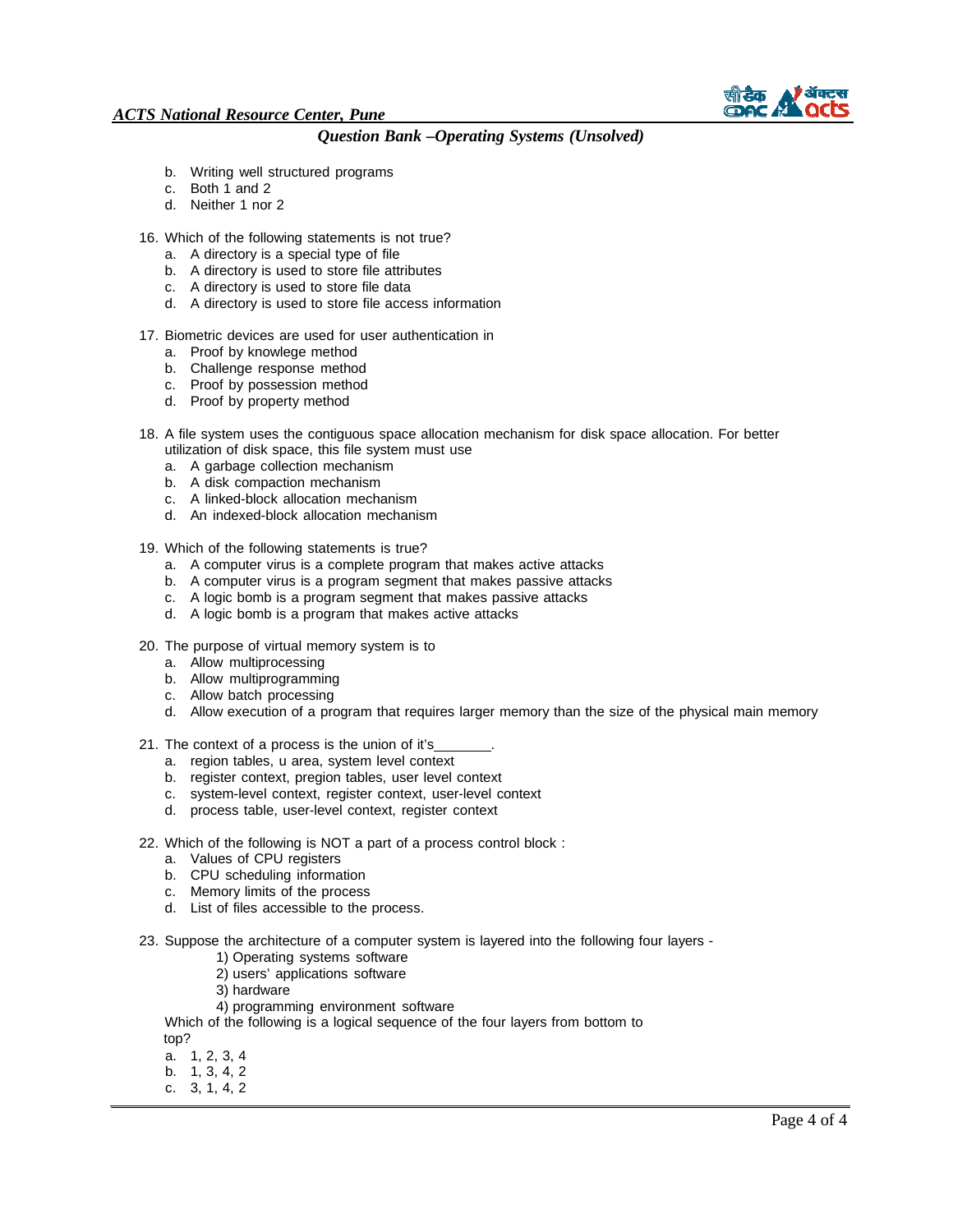

d. 3, 4, 1, 2

- 24. A Job Control Language is used for
	- a. telling the system about a job's resource requirements
	- b. telling the system administrator / operator about job's resource requirements.
	- c. telling the programmer how to program the resource requirements of a job.
	- d. none of the above

#### 25. Which was the first processor to introduce protected mode?

- a) 8086
- b) 80286
- c) 80386
- d) 80486
- 26. The protected mode is necessary for
	- a) multi-tasking system
	- b) multi-user system
	- c) both a and b
	- d) 16 bit programming
- 27. The segmented memory is provided mainly …
	- a) for higher speeds
	- b) to maintain compatibility with old processors
	- c) for ease of application programming
	- d) simple hardware
- 28. Which of the following features is NOT found in RISC architectures ?
	- a) A limited instruction set
	- b) A large number of registers
	- c) Virtual memory
	- d) A large number of execution modes
- 29. The first CPU with P6 architecture was
	- a) Pentium
	- b) Pentium Pro
	- c) Pentium II
	- d) Pentium III
- 30. The fastest storage element is
	- a) CD-ROM
	- b) DRAM
	- c) EDO-DRAM
	- d) SDRAM
- 31. Which peripheral requires the highest data transfer rate?
	- a) Sound Card
	- b) Network card
	- c) Hard disk
	- d) Graphics Adapter
- 32. A virtual memory is required for
	- a) increasing the speed
	- b) increasing the addressing modes
	- c) overcoming the size limitation of main memory
	- d) overcoming the size limitation of cache memory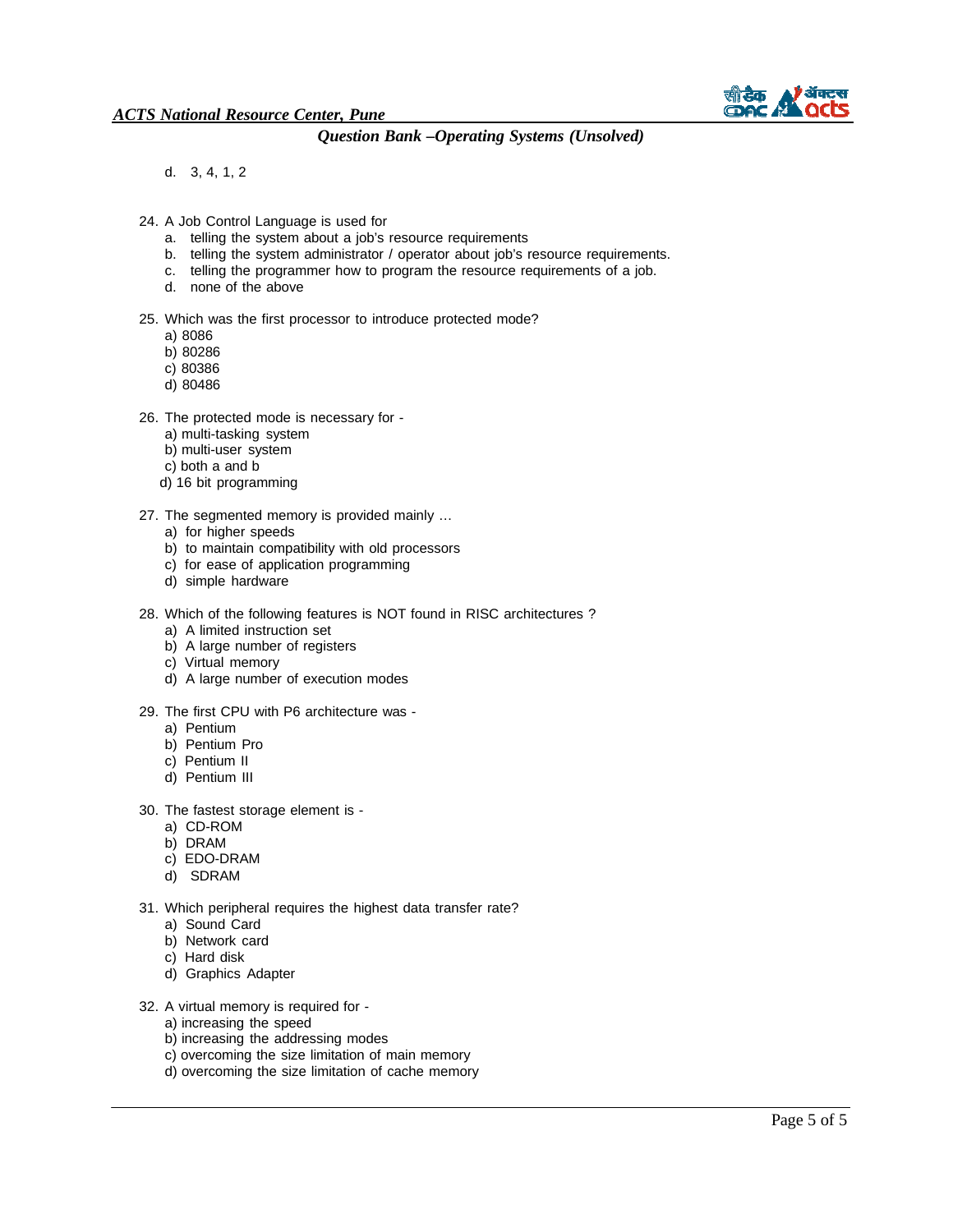

### *ACTS National Resource Center, Pune*

*Question Bank –Operating Systems (Unsolved)*

- 33. When fork( ) is given
	- a) It creates a child process
	- b) Allocates slot in process table
	- c) Returns 0 to parent & ID to child
	- d) All of the above
- 34. A TSR is a program which will
	- a) Be resident in the memory after termination of program
	- b) Be called as and when the program is executed
	- c) Terminate and Soon Remove the program from the memory
	- d) All of the above

#### 35. CPU performance is based on

- a) ALU width
- b) Clock speed
- c) Number of instructions executed per second
- d) How well CPU interacts with the rest of the system
- e) Both a and b
- f) None of the above
- 36. 80286 the addressing scheme is\_\_\_\_\_\_\_\_\_\_\_\_\_\_\_addressing
	- a) 8 bit
	- b) 16 bit
	- c) 24 bit
	- d) 28 bit
	- e) 32 bit
- 37. Shell executes \$0 and returns the
	- a) Parameters entered in the command line
	- b) Program name
	- c) All of the above

38. .profile file is present in

- a) /usr
- b) /usr/user1
- c) /etc/admin
- d) None of the above

39. Which of the following CPU scheduling algorithms will prevent starvation problem?

- a. Shortest-job-first
- b. Priority-scheduling
- c. Priority-scheduling with aging mechanism
- d. None of the above

40. Which of the following statements is true for a deadlock state

- a. The system cannot run any process
- b. The system can run processes barring those involved in the deadlock
- c. A running process cannot request any new resource
- d. All processes in the ready queue enter the wait queue
- 41. The problem of thrashing may be reduced by
	- a. Using prepaging mechanism
	- b. Writing well structured programs
	- c. Both 1 and 2
	- d. Neither 1 nor 2
- 42. Which of the following statements is not true?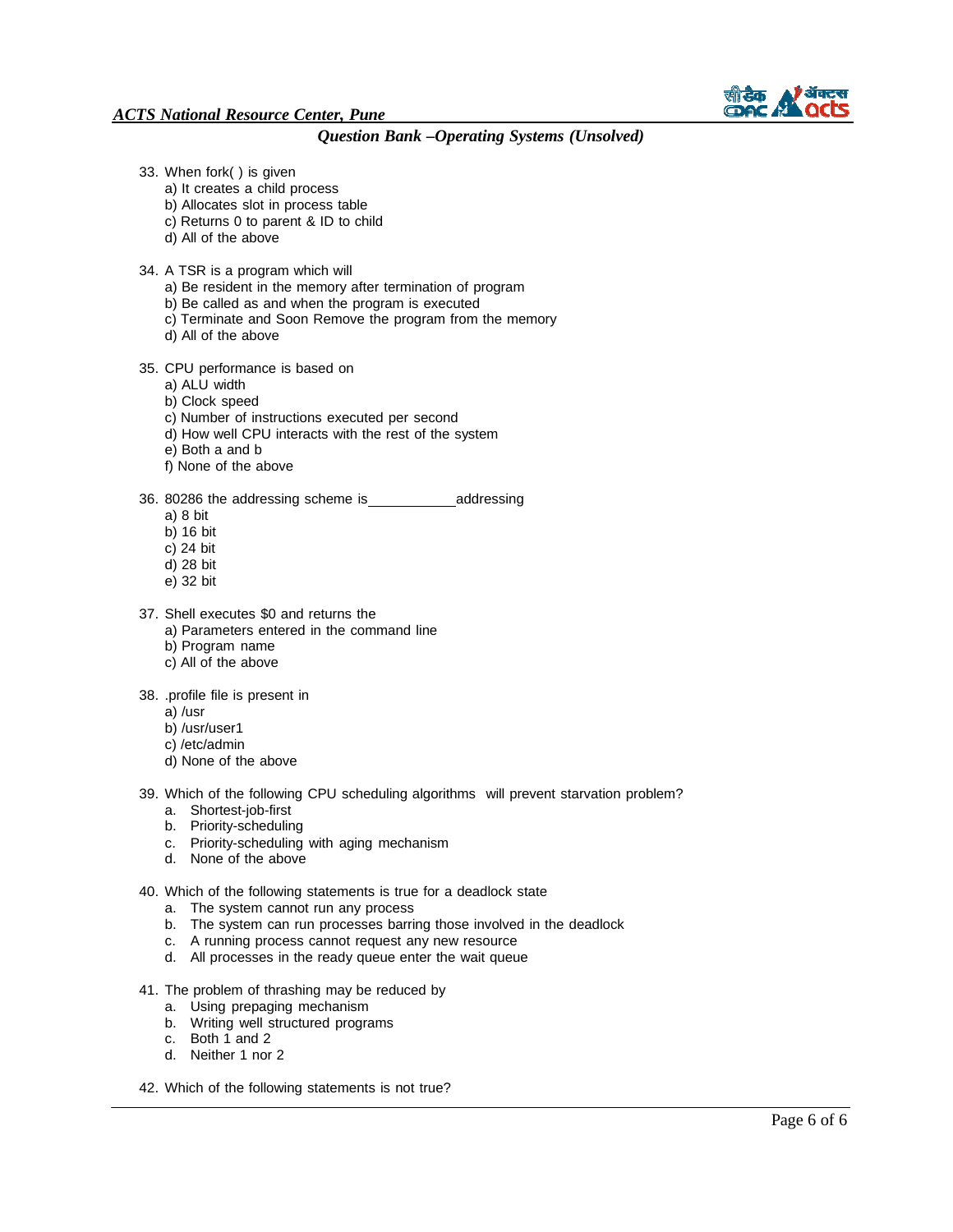

### *ACTS National Resource Center, Pune*

### *Question Bank –Operating Systems (Unsolved)*

- a. A directory is a special type of file
- b. A directory is used to store file attributes
- c. A directory is used to store file data
- d. A directory is used to store file access information
- 43. Biometric devices are used for user authentication in
	- a. Proof by knowlege method
	- b. Challenge response method
	- c. Proof by possession method
	- d. Proof by property method
- 44. A file system uses the contiguous space allocation mechanism for disk space allocation. For better utilization of disk space, this file system must use
	- a. A garbage collection mechanism
	- b. A disk compaction mechanism
	- c. A linked-block allocation mechanism
	- d. An indexed-block allocation mechanism

45. Peak Bandwidth of a 64-bit, 33 MHz based PCI bus would be:

- a. 133 MB/s
- b. 266 MB/s
- c. 512 MB/s
- d. 33 MB/s

46. Main advantage of EISA bus over micro-channel bus was:

- a. It offered more bandwidth over micro-channel
- b. It had software configurable devices
- c. It was backward compatible with ISA
- d. It made the existing peripherals run faster.
- 47. Which of the following devices is asynchronous ?
	- a. SSRAM
	- b. EPROM
	- c. Disk controllers
	- d. All of the above.

48. Which of the following operating systems is available for non-intel platforms ?

- a. Windows-NT
- b. Solaris
- c. linux
- d. all of the above.

49. In the systems which do not have multiple CPUs, is the 'cache coherency' an issue while design?

- a. Yes
- b. No

#### **Q.4 SELECT TRUE OR FALSE: (1 mark each)**

- 1. It is possible to have a deadlock involving only a single process.
- 2. Unix is a network operating system.
- 3. All entries in FAT correspond to clusters.
- 4. A Device controller is a piece of hardware.
- 5. Round Robin understands priority.
- 6. SJF is the best scheduling policy.
- 7. Paging allows protection.
- 8. Circuit switching has two variants connection oriented and connectionless.
- 9. LANs cover a radius of upto 10km.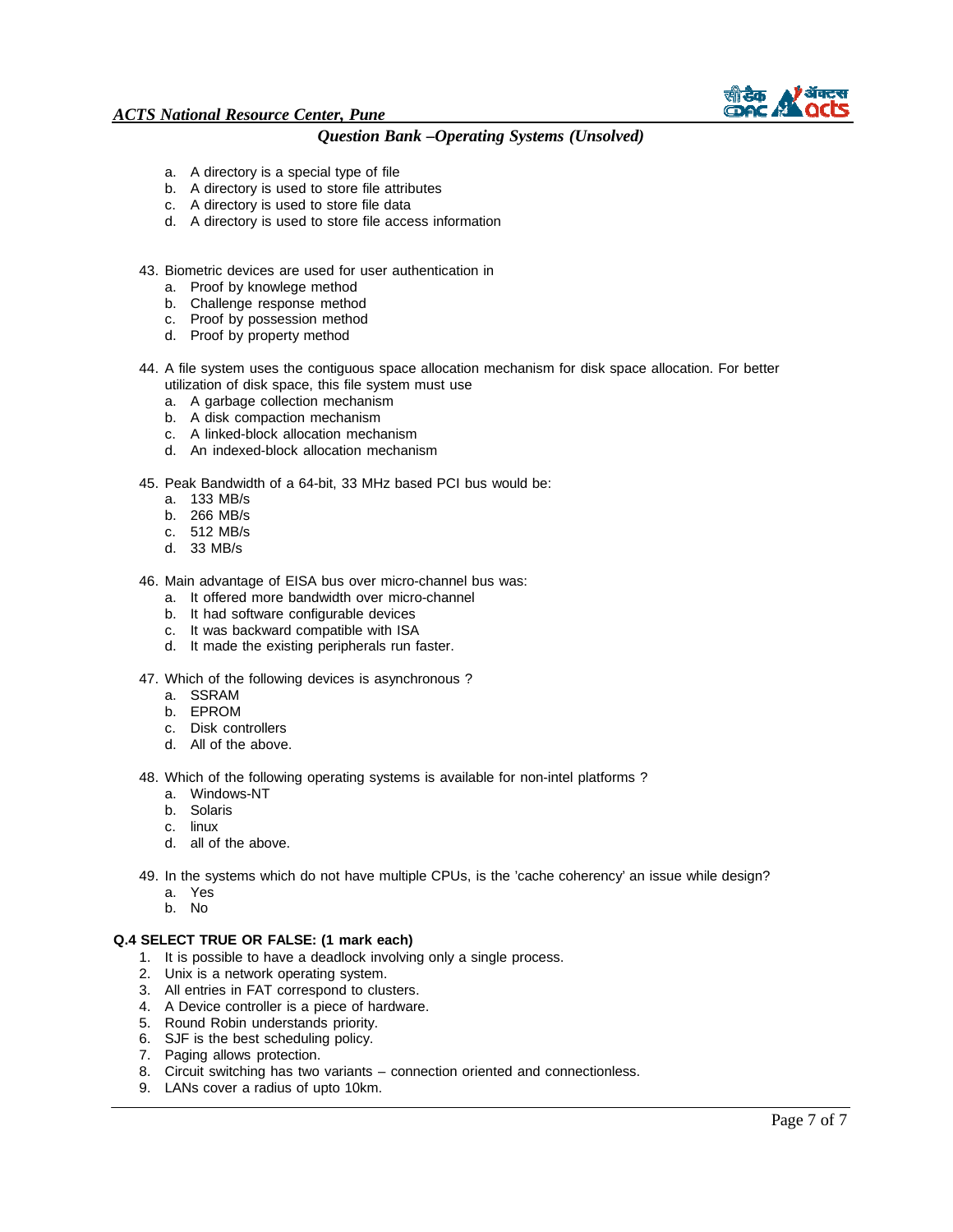

- 10. Cipher text is decrypted text.
- 11. During system startup, program execution begins at addr FFF0H.
- 12. A virus is a type of worm.
- 13. Spooling uses the disk as a huge buffer, for reading as far ahead as possible on input devices and for storing output files until the output devices are able to accept them.
- 14. Ready queue in CPU scheduler is always a first-in, first-out (FIFO) queue.

#### **Q.5 Short Answer Questions: (3 mark each)**

- 1. A process can change its state from block state to run state. Is this statement True or False? Justify your answer.
- 2. Differentiate between the CPU bound process and I/O bound process.
- 3. Can we prevent deadlocks by denying mutual-exclusion condition? Justify your answer.
- 4. What do you mean by locality of reference?
- 5. What is a dirty bit? Why is it used?
- 6. What is the difference between circuit switching and packet switching?
- 7. Justify the statement : "It is possible to support multiprogramming without using timesharing. However it is impractical to support timesharing without using multiprogramming"
- 8. Justify the statement :
	- "Swapping improves/degrades the efficiency of system utilization".
- 9. Describe the cause of READYÅ RUNNING transition.
- 10. What do you mean by "protection" incase of operating systems? How is it implemented?
- 11. What is Access Control List? Where is it used?
- 12. What is a deadlock? How does it occur?
- 13. What do you mean by scalability?
- 14. What is a capability list? Where is it used?
- 15. Comment on the statement:
	- "Interactive processes should have low/high priority"
- 16. Name secondary storage devices and explain where they are typically used.
- 17. Which type of scheduler controls the degree of multiprogramming?
- 18. What is a race condition?
- 19. Which condition(s) is/are very necessary for a deadlock. Justify your answer.
- 20. What do you mean by a "kernel"?
- 21. What do you mean by the "context" of a process?
- 22. Give one difference between a .COM file and .EXE file in DOS.
- 23. Name the necessary conditions for a deadlock.
- 24. What is a critical section?
- 25. What is IOCS? What are it functions?
- 26. Explain advantages of distributed operating systems:
- 27. Name different scheduling policies and explain.
- 28. Differentiate between the logical address space and physical address space.
- 29. Explain in brief what you mean by:
	- 1.Multiprogramming 2.Multiprocessing.
- 30. Name the five typical file operations.
- 31. Draw a block diagram showing the process transitions.
- 32. A process can change its state from block state to run state. Is this statement True or False? Justify your answer.
- 33. Can we prevent deadlocks by denying mutual-exclusion condition? Justify your answer.
- 34. How many different types of files are possible on UNIX operating system ? Name them.
- 35. What is demand paging?
- 36. Explain Distributed processing with the help of examples.
- 37. Differentiate between contiguous and non-contiguous memory allocation.
- 38. What Is deadlock? Give an example.
- 39. Explain the following: (3 marks each)